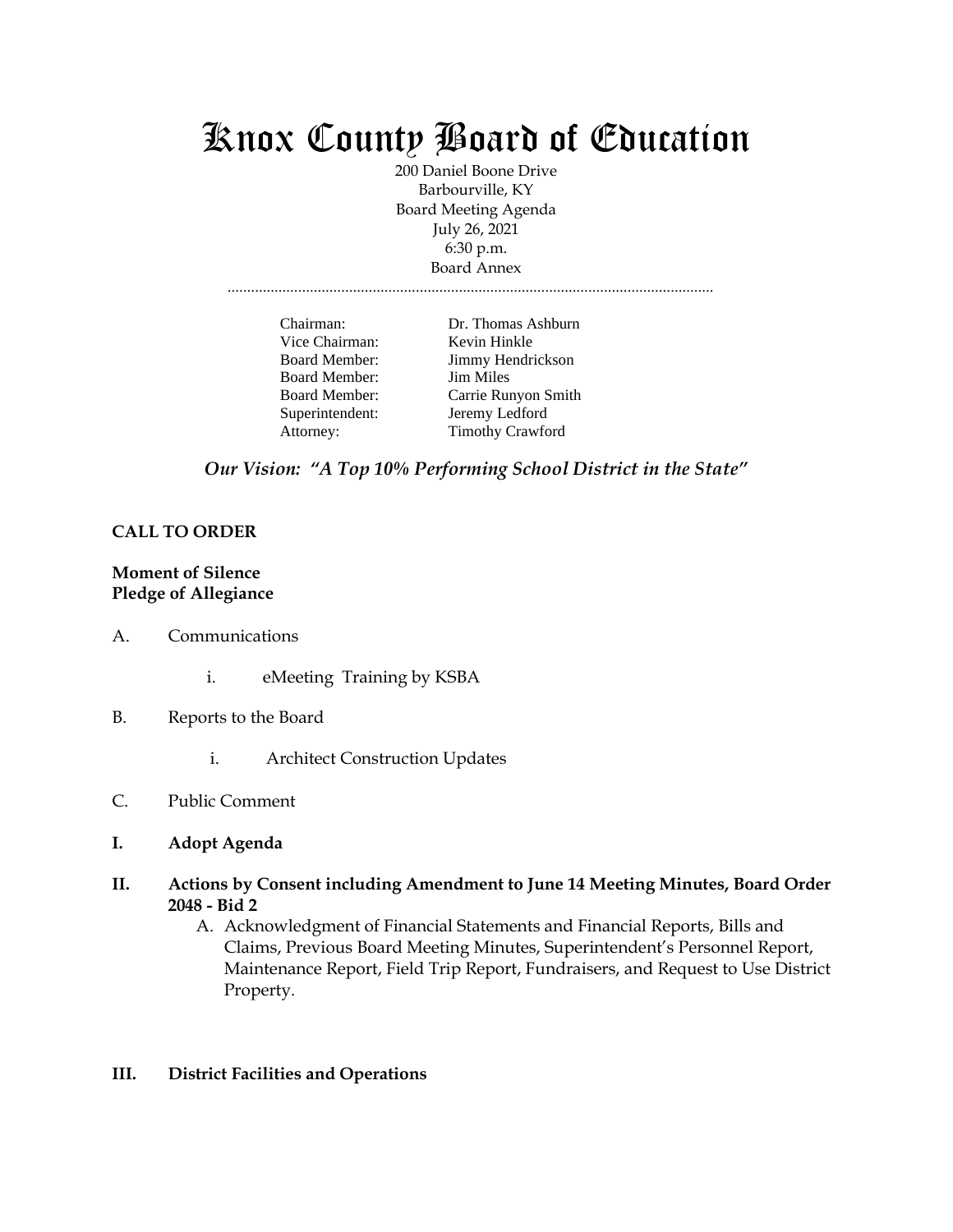- A. Discuss and/or Take Action on Renewal of Tyler Forms MUNIS Contract for FY<sub>22</sub>
- B. Discuss and/or Take Action on Indirect Cost Rates for FY22
- C. Discuss and/or Take Action on original or alternate bid(s) received for Blacktopping and Sealer Services
- D. Discuss and/or Take Action on School Security Funds Request #2 for FY21 in the amount of \$113,837
- E. Discuss and/or Take Action on District Funding Assurances for FY22

## **IV. Governance and Leadership**

#### **V. Teaching and Learning**

- A. Discuss and/or Take Action on MOU with KHEAA and KY Compass Compact for Lynn Camp Schools
- B. Discuss and/or Take Action on issuing a Memorandum of Agreement with the Commonwealth of Kentucky for the State Operated Area Technology Center Transfer
- C. Discuss and/or Take Action on MOU between members of Tri County Skills U FY2021-2022
- D. Discuss and/or Take Action on Emergency Hire for High School Math Position
- E. Discuss and/or Take Action on Emergency Hire for High School Spanish Position

## **VI. Resources and Support Systems**

- A. Discuss and/or Take Action on Save the Children Contract FY22
- B. Discuss and/or Take Action on the Interagency Agreement between Appalachian Children's Home and the Knox County Board of Education
- C. Discuss and/or Take Action on Memorandum of Agreement and Interagency Agreement between the Department of Juvenile Justice and Knox County School District for educational services for youth committed to, or in the custody of, the Department at the Knox County Day Treatment
- D. Discuss and/or Take Action on Interagency Agreement with Day Treatment and Appalachian Children's Home KECSAC Memorandum of Agreement with Eastern Kentucky University – July 1, 2021- June 30, 2022
- E. Discuss and/or Take Action on School Activity Fund Donations
- F. Discuss and/or Take Action on 2021-2022 External School Club Agreements
- G. Discuss and/or Take Action on KSBA Custom Policy/Procedure Service for FY22
- H. Discuss and/or Take Action on Renewal of KSBA Membership for FY22
- I. Discuss and/or Take Action on Renewal of Edgenuity Odysseyware K-12 Comprehensive Current License Renewal 2021-2022 SY
- J. Discuss and/or Take Action on Staffing
- K. Discuss and/or Take Action on Contract to Provide Clinical Supervision
- L. Discuss and/or Take Action on Referee Payment Schedule for FY22